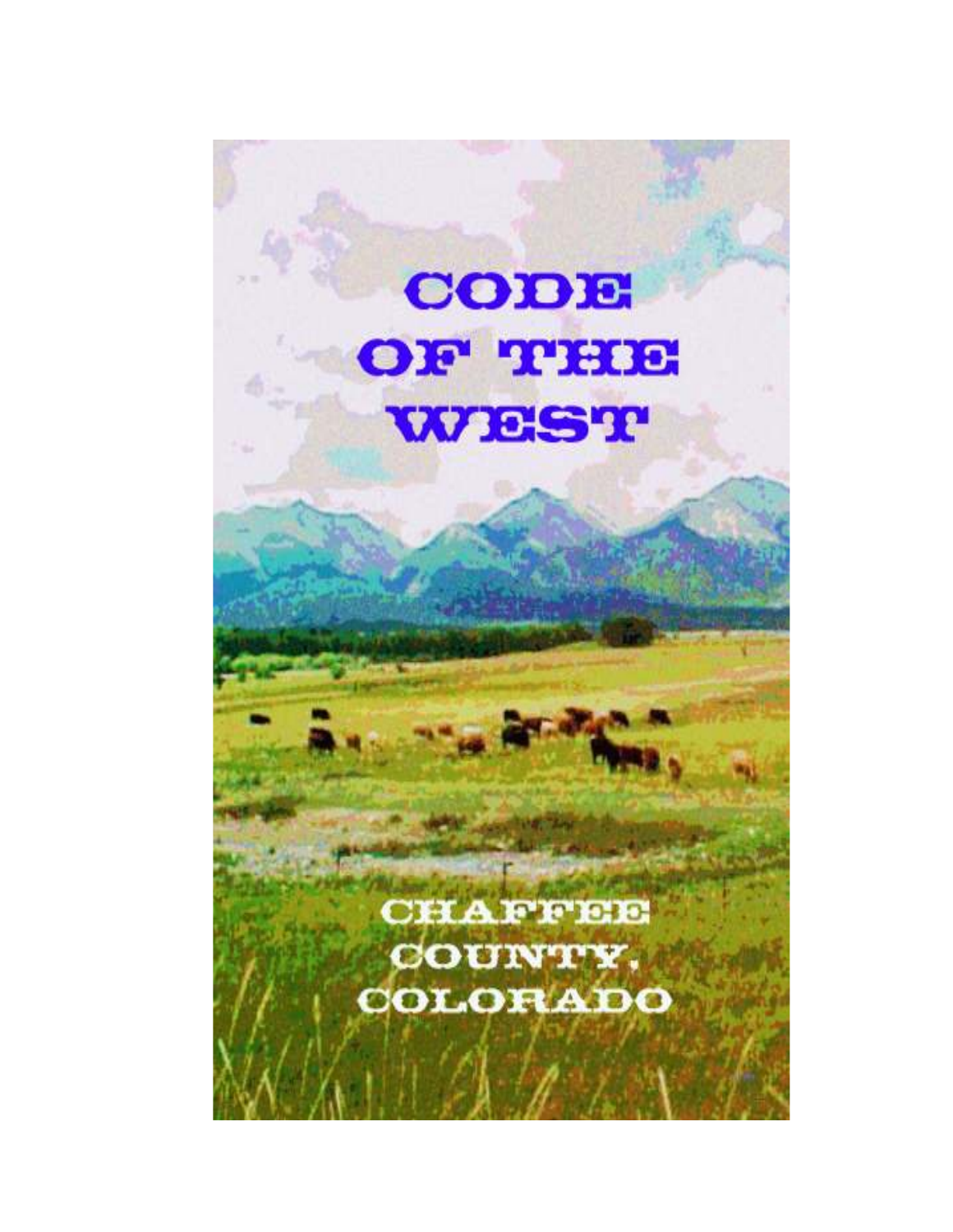# Chaffee County Government Phone Number List

| <b>OFFICE</b>                                                              | <b>Phone Number</b> |
|----------------------------------------------------------------------------|---------------------|
|                                                                            |                     |
|                                                                            |                     |
|                                                                            |                     |
|                                                                            |                     |
|                                                                            |                     |
| Building Inspector (Zoning, Sanitation and Building Inspections)  539-2124 |                     |
|                                                                            |                     |
|                                                                            |                     |
|                                                                            |                     |
|                                                                            |                     |
|                                                                            |                     |
|                                                                            |                     |
|                                                                            |                     |
|                                                                            |                     |
|                                                                            |                     |
| CSU Cooperative Extension (Ag. Information, 4H, Consumer Info.) 539-6447   |                     |
| District Attorney (Investigates /Prosecutes Criminal Cases) 539-3563       |                     |
|                                                                            |                     |
|                                                                            |                     |
|                                                                            |                     |
|                                                                            |                     |
|                                                                            |                     |
| Public Health Nurse (Immunizations, Well Child, EPSDT) 539-4510            |                     |
| Buena Vista Office                                                         |                     |
|                                                                            |                     |
|                                                                            |                     |
|                                                                            |                     |
|                                                                            |                     |
|                                                                            |                     |
|                                                                            |                     |
|                                                                            |                     |
|                                                                            |                     |
|                                                                            |                     |
|                                                                            |                     |
|                                                                            |                     |
|                                                                            |                     |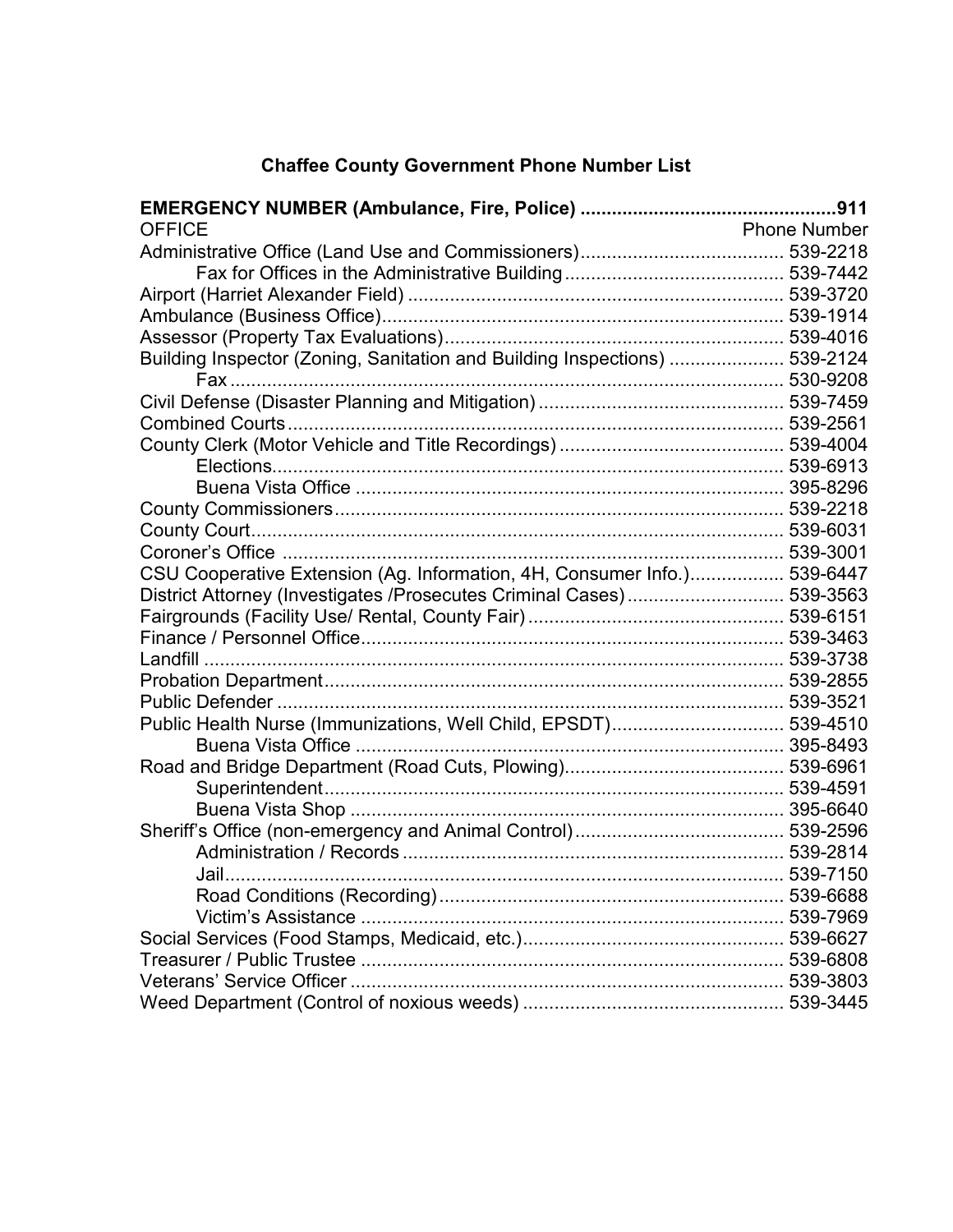| <b>Question about</b>                                             | <b>Phone Number</b> |
|-------------------------------------------------------------------|---------------------|
|                                                                   |                     |
|                                                                   |                     |
|                                                                   |                     |
|                                                                   |                     |
|                                                                   |                     |
|                                                                   |                     |
|                                                                   |                     |
|                                                                   |                     |
|                                                                   |                     |
|                                                                   |                     |
|                                                                   |                     |
|                                                                   |                     |
|                                                                   |                     |
|                                                                   |                     |
|                                                                   |                     |
|                                                                   |                     |
|                                                                   |                     |
|                                                                   |                     |
|                                                                   |                     |
|                                                                   |                     |
|                                                                   |                     |
|                                                                   |                     |
|                                                                   |                     |
|                                                                   |                     |
| Land Use Administration (rulings, variances, Comp. Plan) 539-2218 |                     |
|                                                                   |                     |
| Medicaid                                                          |                     |
|                                                                   |                     |
|                                                                   |                     |
|                                                                   |                     |
|                                                                   |                     |
| <b>Restaurant Inspections</b>                                     | 539-2124            |
|                                                                   |                     |
|                                                                   |                     |
|                                                                   |                     |
|                                                                   |                     |
|                                                                   |                     |
|                                                                   |                     |

# Who Do I Call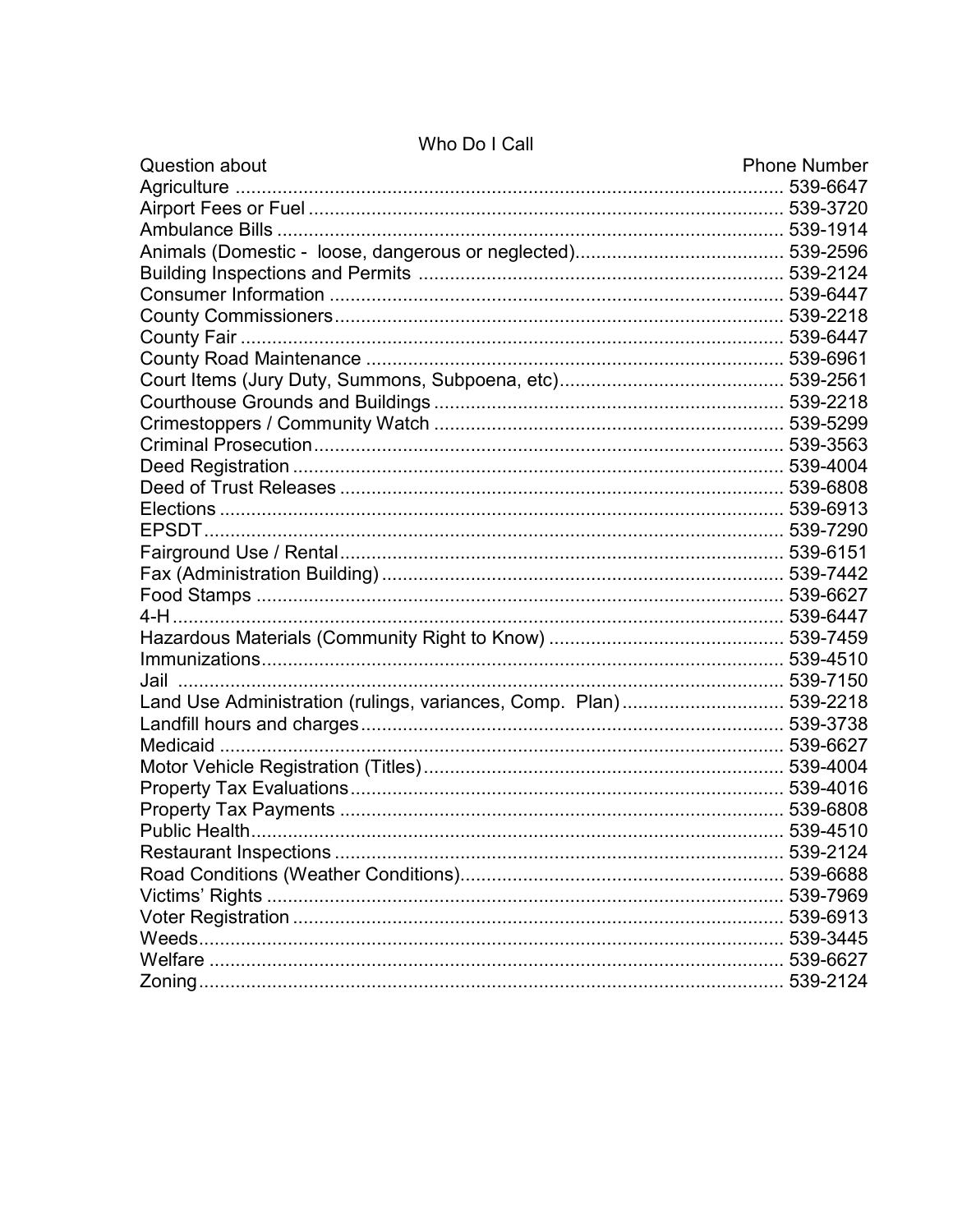Welcome to what many of us feel is the best part of the West. You will need to adjust to the fact that our air may be thinner and drier than you are used to. We also hope that you will find daytime skies bluer, sunlight brighter, vistas grander and our smiles and handshakes warmer.



In an effort to help you with the transition, we have prepared this booklet concerning life out where the West was won.

The Code of the West was first chronicled by western writer Zane Grey. The men and women who came to this part of the country during the westward expansion of the United States were bound by an unwritten code of conduct. The values of honesty, integrity and self-reliance guided their decisions, actions and interactions. In keeping with that spirit, we offer this information to help the citizens who wish to follow in the footsteps of those rugged individuals by living outside municipalities.

# Introduction

It is important for you to know that life in the country is different from life in the city. County governments are not able to provide the same level of service that city governments provide. We are providing you with the following information to help you make an educated and informed decision about purchasing rural land because of those



#### Access

The fact that you can drive to your property does not necessarily guarantee that you, your guests and emergency service vehicles can achieve that same level of access at all times. Please consider: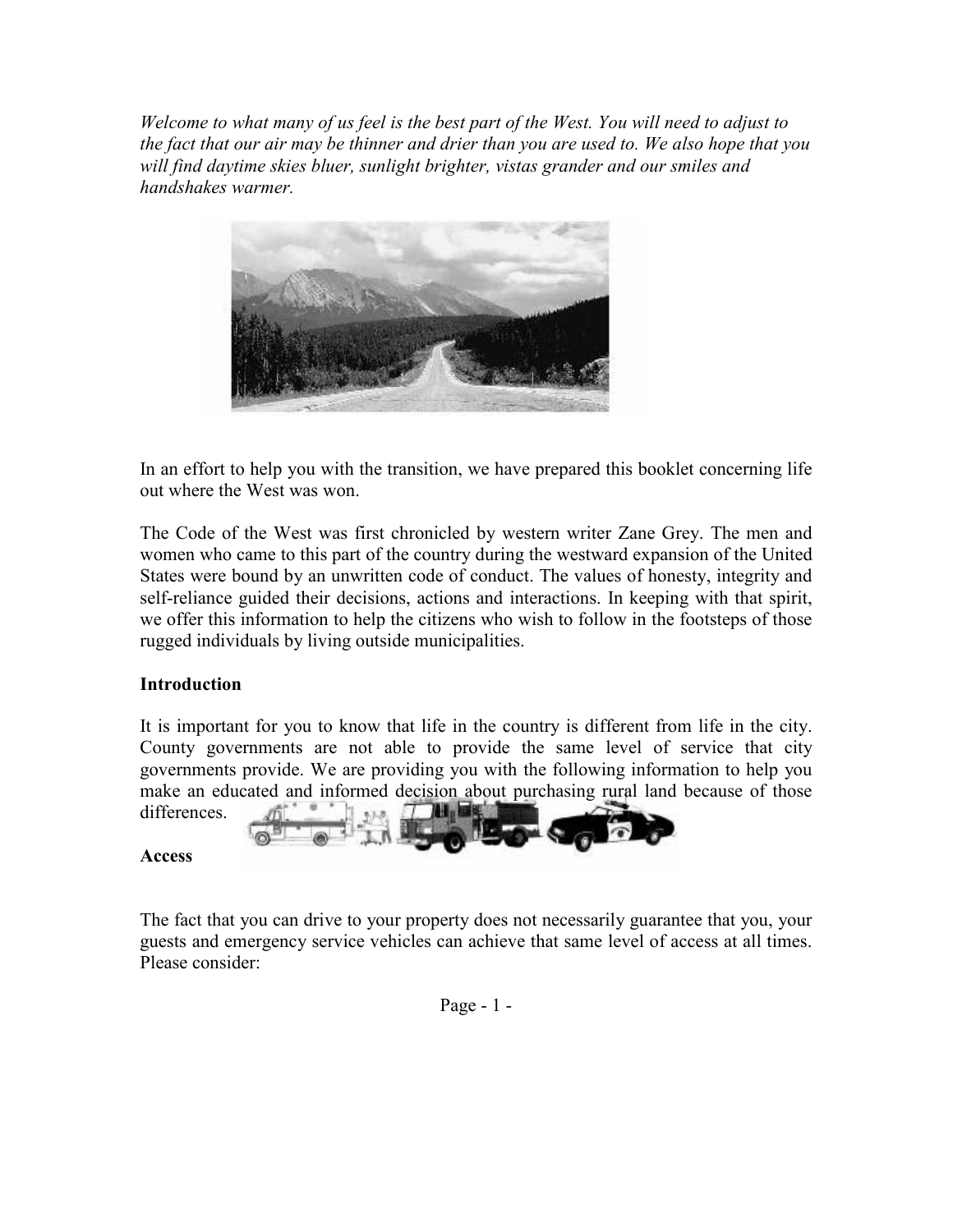1.1 - Emergency response times (sheriff, fire suppression, medical care, etc.) cannot be guaranteed. Under some extreme conditions, you may find that emergency response is extremely slow and expensive.

1. 2 - Some services are provided by volunteers who respond when paged.

 1. 3 - If you gain access across property belonging to others there can be problems with the legal aspects of access. It is wise to obtain legal advice and understand the easements that may be necessary when these questions arise.

1. 4 - You can experience problems with the maintenance and cost of maintenance of your road. Chaffee County maintains 510 miles of roads, but many rural properties are served by private and public roads which are maintained by private road associations. There are some county roads that are not maintained by the County (no grading or snow plowing). There are even some public roads that are not maintained by anyone! Make sure you know what type of maintenance to expect and who will provide that maintenance.

1. 5 - Extreme weather conditions can destroy roads. It is wise to determine if your road was properly engineered and constructed.

1. 6 - Many large construction vehicles cannot navigate small, narrow roads. If you plan to build, be prudent. Check out construction access.

1. 7 - School buses travel only on maintained county roads that have been designated as school bus routes by the school district. You may need to drive your children to the nearest school bus stop so they can get to school.

1. 8 - In extreme weather, even county maintained roads can become impassable. You may need a four-wheel drive vehicle with chains for all four tires to travel during these episodes. They could last for several days.

1.9 - Natural Disasters, especially floods, destroy roads. Chaffee

Page - 2 -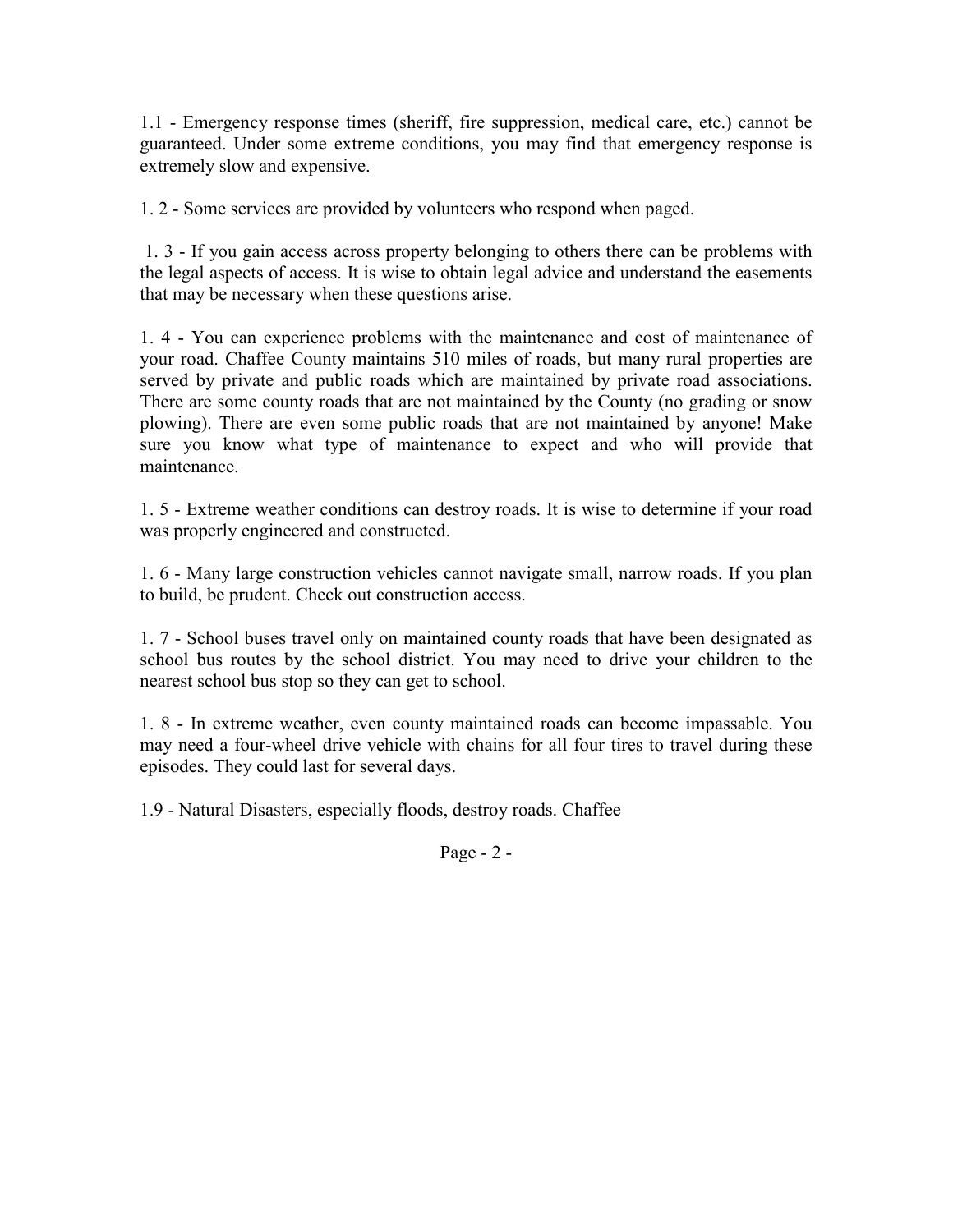County will repair and maintain county roads, however, subdivision roads are the responsibility of the landowners who use those roads. A dry creek bed can become a raging torrent and wash out roads, bridges and culverts. Residents served by private roads and/or bridges have been hit with large bills for repairs and/or reconstruction after floods.

1.10 - Unpaved roads generate dust. When traffic reaches specific levels, Chaffee County treats a few county system roads to suppress the dust. Dust is still a fact of life for most rural residents.

1.11 - If your road is unpaved, it is highly unlikely that Chaffee County will pave it in the foreseeable future. Check carefully with the Chaffee County Road and Bridge Department when any statement is made by the seller of any property that indicates any unpaved roads will be paved!

1.12 - Unpaved roads are not always smooth. They are often slippery when wet. You will experience an increase in vehicle maintenance costs when you travel on rural roads regularly.

1.13 - Residential mail delivery is not available to all areas of the county. Ask the postmaster to describe the system for your area.

1.14 - Newspaper delivery, similarly, is not always available to rural areas. Check with the newspaper of your choice before assuming you can get delivery. 1.15 - Standard parcel and overnight package delivery can be a problem for those who live in the country. Confer with service providers about your status.

1.16 - It may be more expensive and time consuming to build a rural residence because of delivery times and fees.

# Utility Services



Water, sewer, electric, telephone and other services may not be

Page - 3 -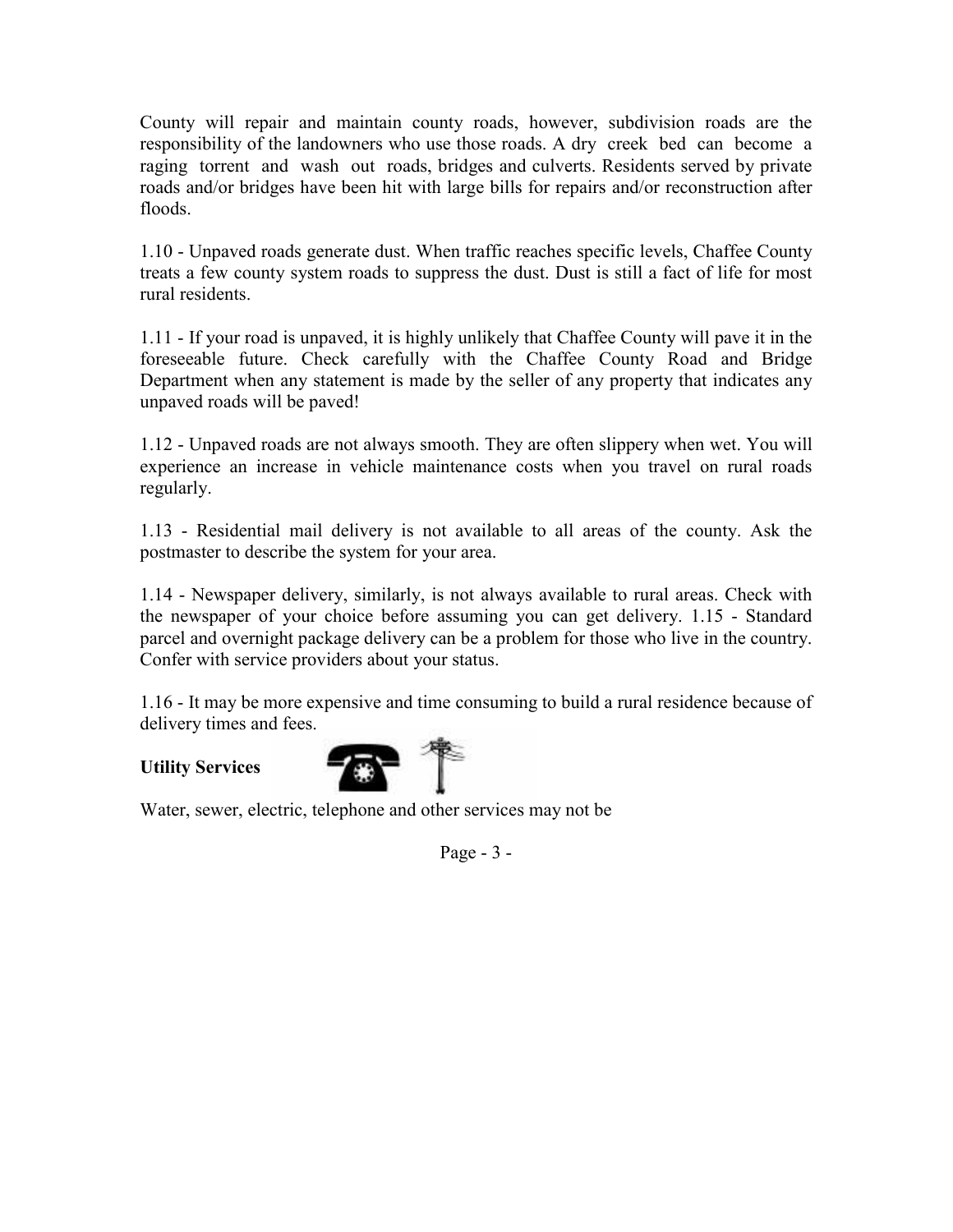available or may not operate at urban standards. Repairs and installation can often take much longer than in towns and cities. Please review your options from the partial list below.

2. 1 - Telephone communications can be a problem, especially in the mountain areas of Chaffee County. Sometimes the only phone service available has been a party line. If you have a private line, it may be difficult to obtain another line for fax or computer modem uses. There are areas where cellular phones will not work.

2. 2 - If sewer service is available to your property, it may be expensive to attach to the system. It also may be expensive to maintain the system you use.

2. 3 - If sewer service is not available, you will need to use an approved individual sewage disposal system. The type of soil you have available for a leach field will be very important in determining the cost and function of your system. Have the system checked by a reliable sanitation firm and ask for assistance from the Chaffee County Building and Sanitation Department.

2. 4 - If you have access to a supply of treated domestic water, the tap fees can be expensive. You may also find that your monthly cost of service can be high when compared to municipal systems.

2. 5 - If you do not have access to a supply of treated domestic water, you will have to locate an alternate supply. The most common method is use of a water well. Permits for wells are granted by the state engineer and the cost for drilling and pumping can be considerable. A permit does not guarantee that water will be found. The quality and quantity of well water can vary considerably from location to location and from season to season. We strongly advise you to research this issue very carefully.

2. 6 - Not all wells can be used for watering lawns, landscaping and/or livestock. Permits from the state engineer may restrict water use to that which is used inside of a home. If you have other needs, make certain that you have the proper approvals before you invest. It may

Page - 4 -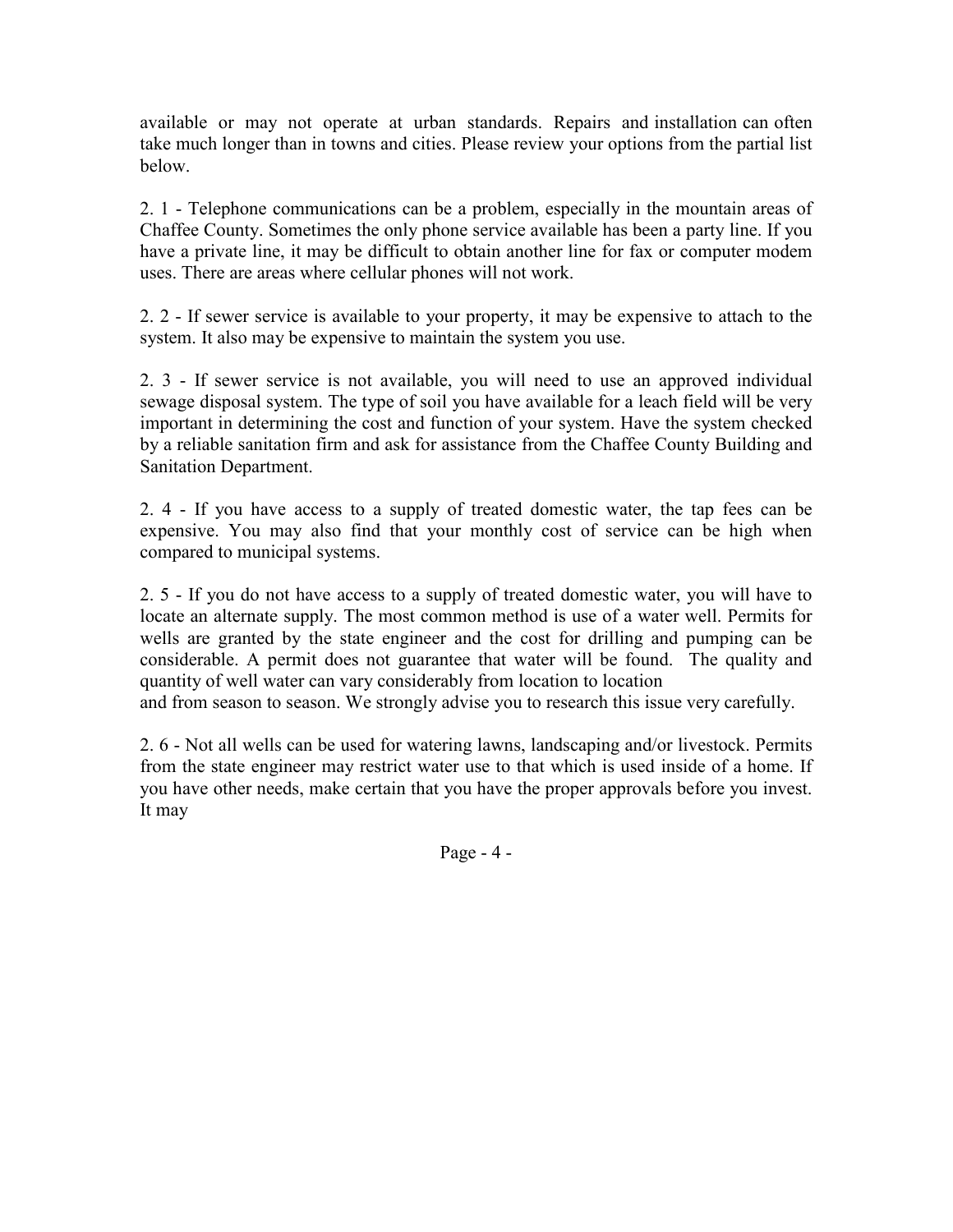also be difficult to find enough water to provide for your needs even if you can secure the proper permit.

2. 7 - Electric service is not available to every area of Chaffee County. It is important to determine the proximity of electrical power. It can be very expensive to extend power lines to remote areas.

2. 8 - It may be necessary to cross property owned by others to extend electric service to your property in the most cost efficient manner. It is important to make sure that the proper easements are in place to allow lines to be extended to your property.

2. 9 - Electric power may not be available in two phase and three phase service configurations. If you have special power requirements, you need to know what type of service can be provided to your property.

2.10 - If you purchase land planning to build at a future date, there is a possibility that electric lines (and other utilities) may not be adequate to accommodate you if others connect during the time you wait to build.

2.11 - The cost of electric service is usually divided into a fee to hook into the system and then a monthly charge for energy consumed. It is important to know both costs before making a decision to purchase a specific piece of property.

2.12 - Power outages occur in outlying areas more frequently than in more developed areas. A loss of electric power can also interrupt your supply of water from a well. You may also lose food in freezers or refrigerators. Power outages can cause problems with computers as well. It is important to be able to survive for up to a week in severe cold with no utilities if you live in the country.

2.13 - Trash removal can be much more expensive in a rural area than in a city. Your trash dumpster may even be some distance from your home. It is illegal to create a trash dump, even on your own land. It is good to know the cost for trash removal as you make the

Page - 5 -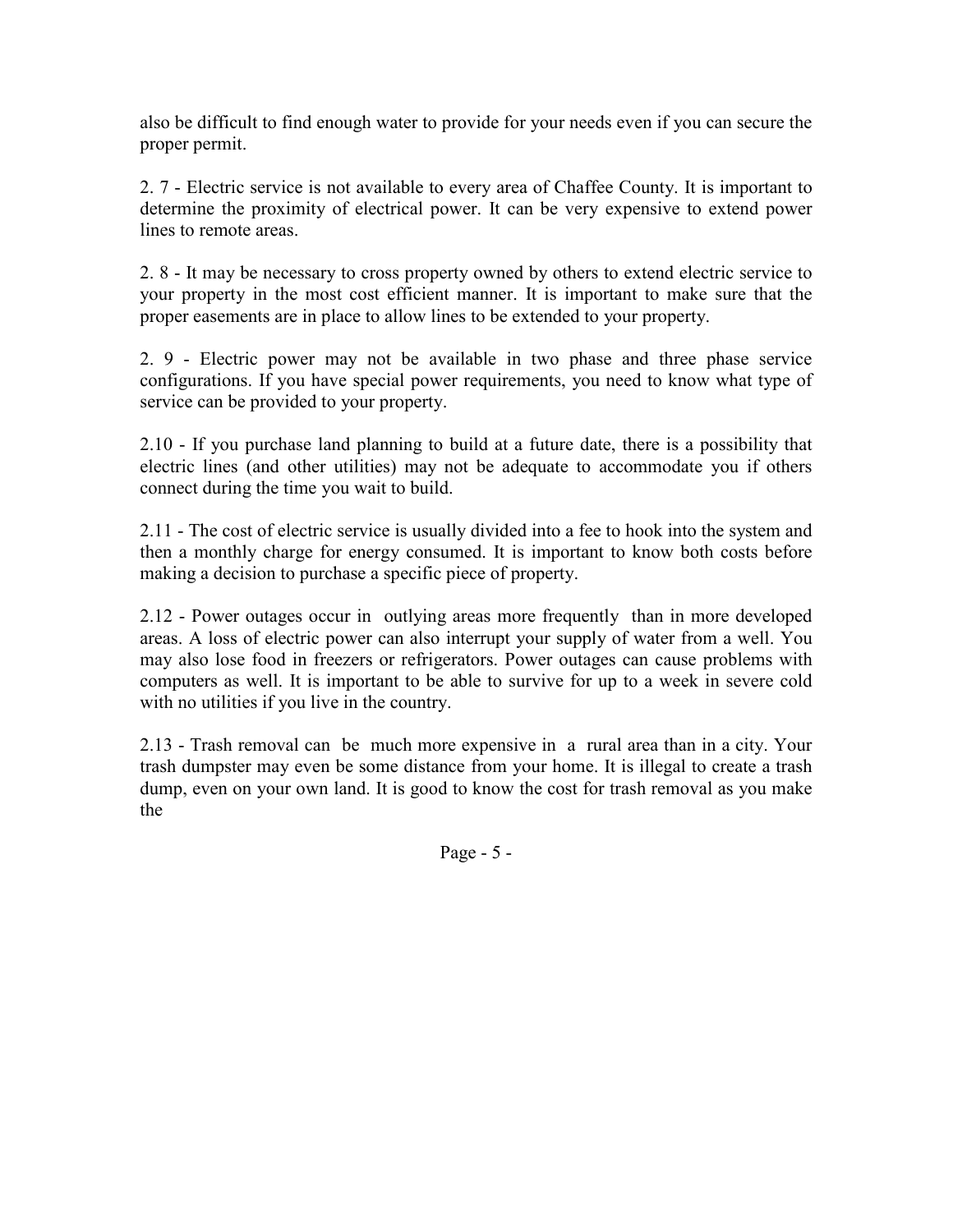decision to move into the country. In some cases, your only option may be to haul your trash to the landfill yourself. Recycling is more difficult because of the distance to pickup locations.

# The Property



There are many issues that can affect your property. It is important to research these items before purchasing land.

3.1 - Chaffee County land use is managed through zoning and before you begin construction a building permit is required.

3.2 - Not all lots can be built on. The Chaffee County Assessor lists many parcels that are separate for the purpose of taxation but are not legal lots in the sense that a building permit can be issued. You must check with the Chaffee County Building Department to find out if you may build on a piece of land.

3.3 - Easements may require you to allow construction of roads, power lines, water lines, sewer lines, etc. across your land. There may be easements that are not of record. Check these issues carefully.

3.4 - Many property owners do not own the mineral rights under their property. Owners of mineral rights have the ability to change the surface characteristics to extract their minerals. It is very important to know what minerals may be located under the land and who owns them. Much of the rural land in Chaffee County can be used for mining, however, a special review by the County Commissioners is usually required. Be aware that adjacent mining uses can expand and have negative impacts.

3.5 - You may be provided with a plat of your property. Do not assume that the plat is accurate unless the land has been surveyed and pins placed by a licensed surveyor.

3.6 - Fences that separate properties are often not aligned with the

Page - 6 -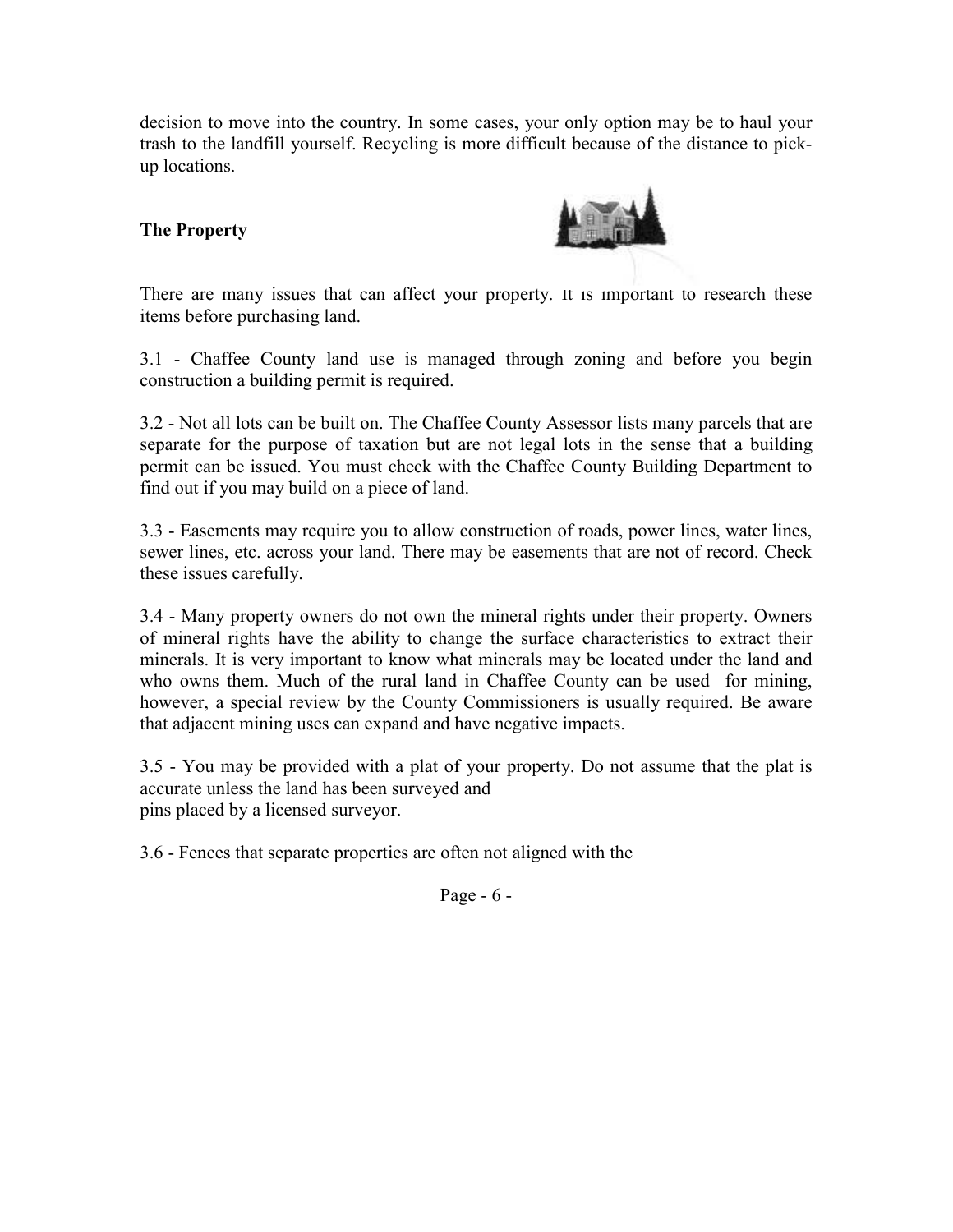property lines. A survey of the land is the only way to confirm the location of your property lines.

3.7 - Many subdivisions and planned unit developments have covenants that limit the use of the property. It is important to obtain a copy of the covenants (or confirm that there are none) and make sure that you can live with those rules. NOTE: A lack of covenants may cause problems between neighbors. Covenants are contracts between property owners and cannot be enforced by Law Enforcement Officers

3.8 - Homeowners' associations (HOAs) are required to take care of common elements; roads, open space, etc. A dysfunctional homeowners' association or poor covenants can cause problems for you and even involve you in expensive litigation.

3.9 - Dues are almost always a requirement in those areas with an HOA. The bylaws of the HOA will tell you how the organization operates and how the dues are set.

3.10 - The surrounding properties will probably not remain as they are indefinitely. You can check with the Chaffee County Building Department to find out how the properties are zoned and to see what future developments may be in the planning stages. The view from your property may change.

3. 11 - Irrigation ditches need to be maintained and the law provides for a maintenance easement. If you have a ditch running across your property there is a good possibility that the owners of the ditch have the right to come onto your property with heavy equipment to maintain the ditch. This may damage your landscaping. They may also have the right to remove specific trees.

3.12 - Water rights that are sold with the property may not give you the right to use water from any ditches crossing your land without coordinating with a neighbor who also uses the water. Other users may have senior rights to the water that can limit your use or require you to pay for the maintenance over sizing or other improvements to the ditch.

Page - 7 -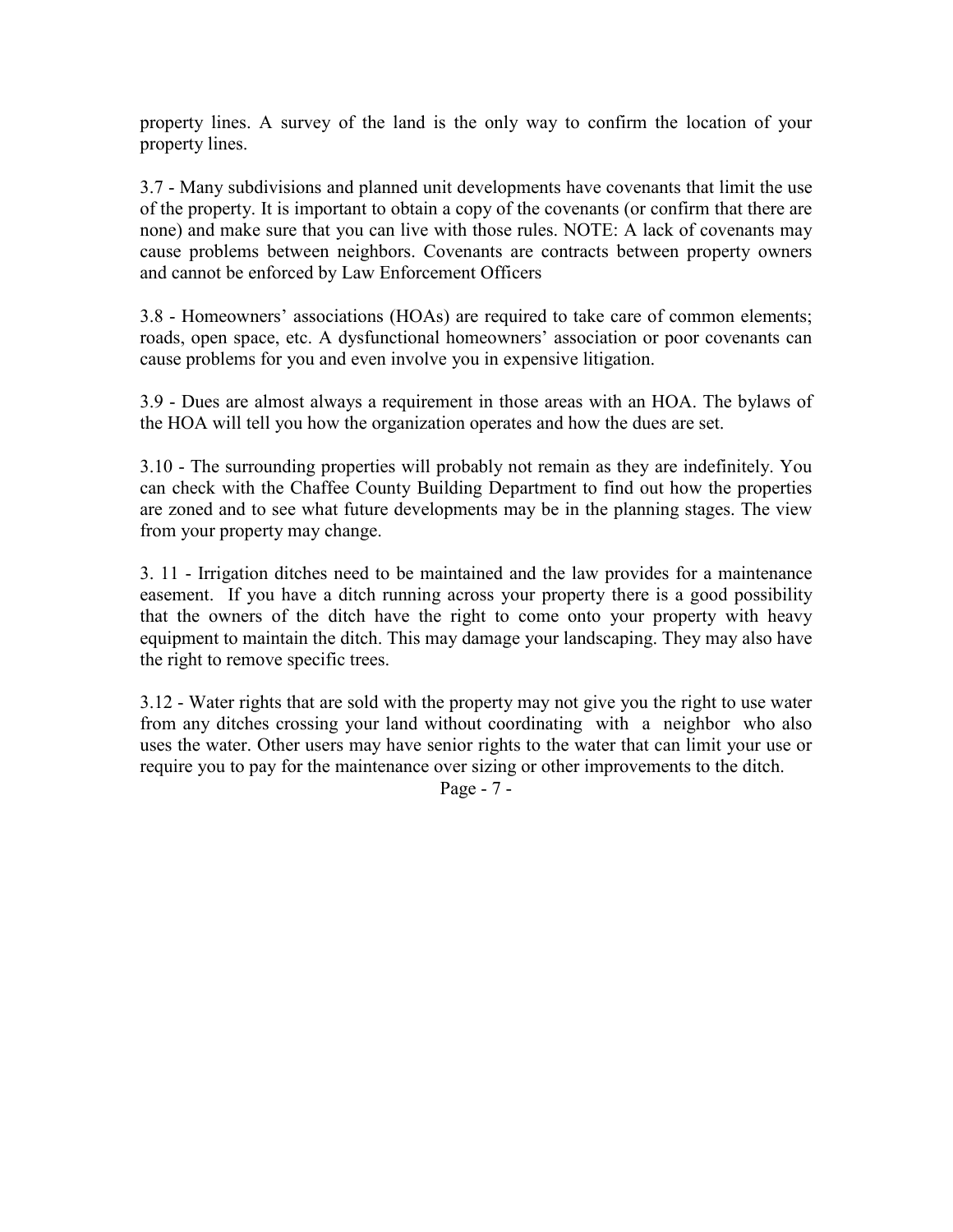3.13 - It is important to make sure that any water rights you purchase with the land will provide enough water to maintain lawns, trees, pastures, gardens or livestock.

3.14 - The water flowing in irrigation ditches belongs to someone. You cannot assume that because the water flows across your property, you can use it.

3.15 - Flowing water can be a hazard, especially to young children. Before you decide to locate your home near an active ditch, consider the possible danger to your family.

### Mother Nature



Residents of the country usually experience more problems when the elements and earth turn unfriendly. Here are some thoughts for you to consider.

4. 1 - The physical characteristics of your property can be positive and negative. Trees are a wonderful environmental amenity, but can also involve your home in a forest fire. Building at the top of a forested draw should be considered as dangerous as building in a flash flood area. Defensible perimeters are very helpful in protecting buildings from forest fire and can protect the forest from igniting if your house catches on fire. If you start a forest fire, you are responsible for paying the cost of extinguishing that fire. For further information, you can contact the Chaffee County Sheriffs Office (the Sheriff is the County Fire Marshall).

4.2 - Steep slopes can slide in unusually wet weather or in heavy snow. Large rocks can also roll down steep slopes and present a great danger to people and property.

4.3 - Expansive soils, like Bentonite Clay, can buckle concrete foundations and twist steel I-beams. You can find out the soil conditions on your property by having a soil test performed.

4.4 - North facing slopes or canyons rarely see direct sunlight in the

Page - 8 -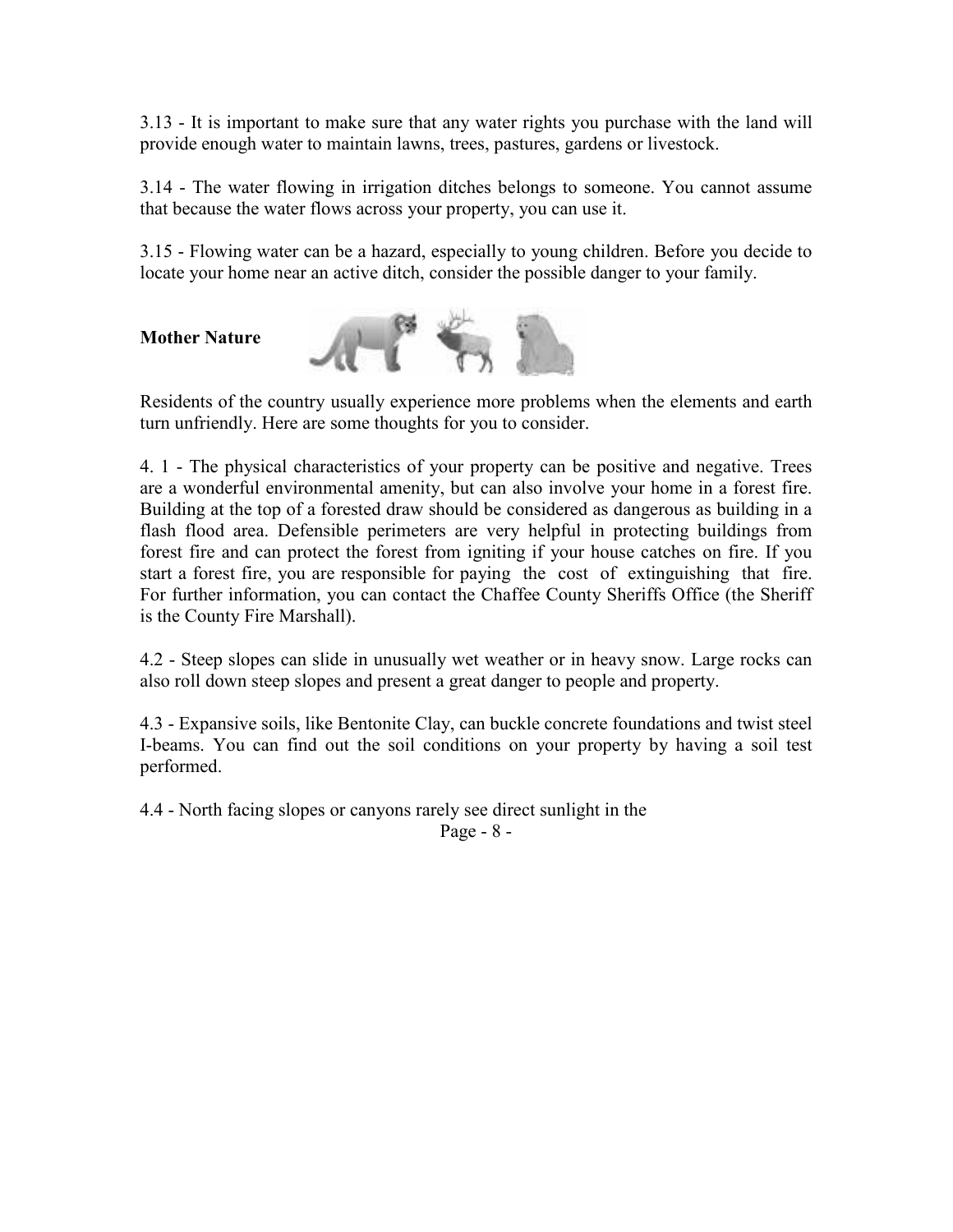winter. It is possible for snow to accumulate and not melt all winter.

4.5 - The topography of the land can tell you where the water will go in the case of heavy precipitation. When property owners fill in ravines, they have found that the water that drained through that ravine now drains through their house.

4.6 - A flash flood can occur, especially during the summer months. A dry gully can turn into a river. It is wise to take this possibility into consideration when building.

4.7 - Spring runoff can cause a very small creek to become a major river. Many residents use sand bags to protect their homes. The county does not provide sand bags, equipment or people to protect private property from flooding.

4.8 - Nature can provide you with some wonderful neighbors. Most, like elk, antelope, deer and eagles are positive additions to the environment. However, even "harmless" animals like deer can cross the road unexpectedly and cause traffic accidents. Rural development encroaches on the traditional habitat of elk, deer, antelope, coyotes, bobcats, mountain lions, rattlesnakes, prairie dogs, bears and other animals that can be dangerous. You need to know how to deal with them. In general, it is best to enjoy wildlife from a distance and know that if you do not handle your pets and trash properly, it could cause some problems for you and the wildlife. Dogs which molest wildlife (or livestock) may be dealt with in the most severe manner. The Colorado Division of Wildlife and the Colorado State University Cooperative Extension Service are wonderful sources of information. They have many free publications to help educate you about living in the wild.

# Recreation



Life in Colorado provides a wealth of outdoor activities and magnificent landscapes. There are more risks and differences in outdoor activities here than in other areas of the country.

Page - 9 -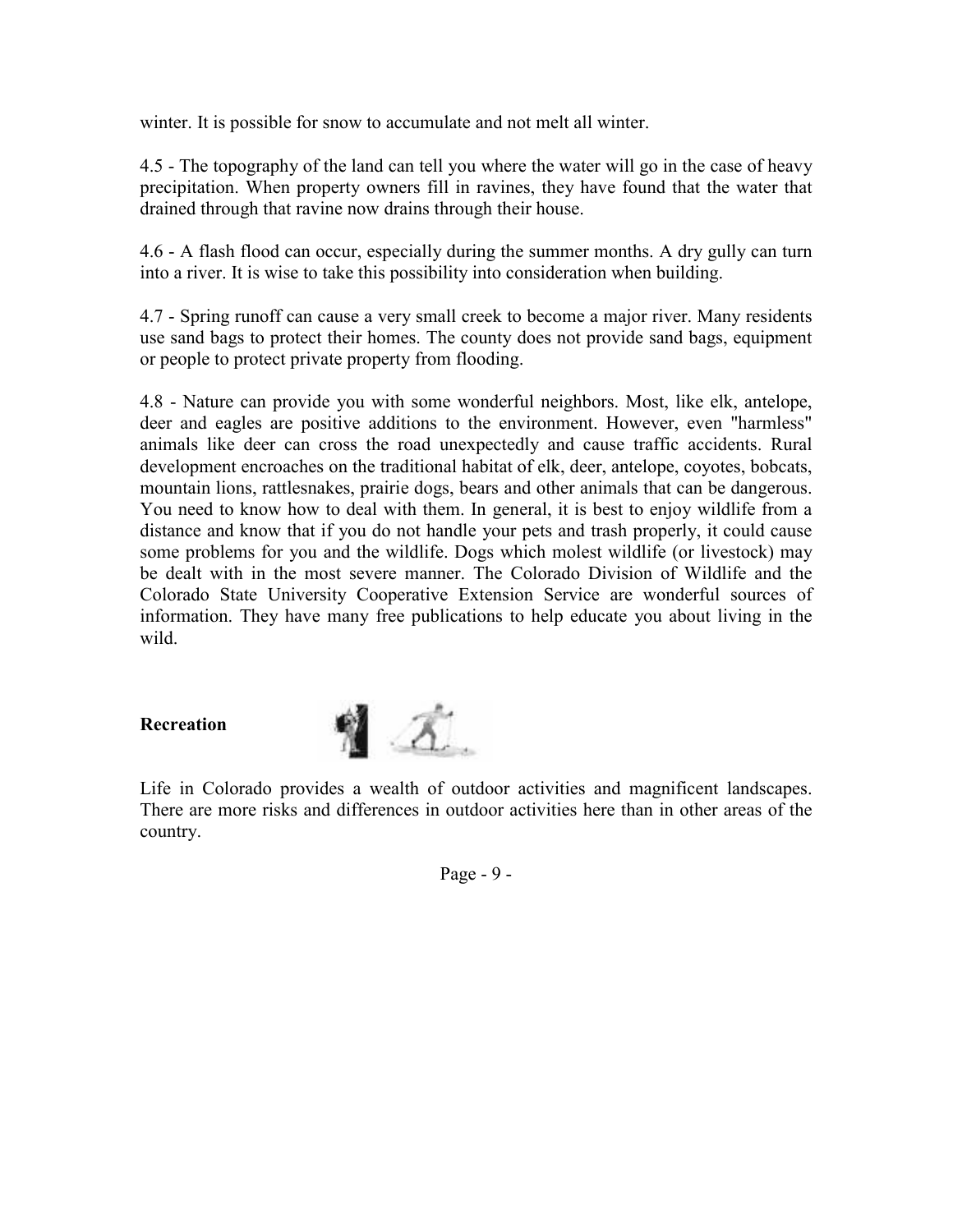5.1 - High altitude may cause serious (and possibly life threatening) reactions in some people.

5.2 - Weather may change very rapidly in any season. Be prepared for those changes.

5.3 - Be ready to spend the night. A member of your party may be injured or darkness may catch you in a location where it will be dangerous to move.

5.4 - Always leave an itinerary with someone so they know where you are going, the route you are taking and when you will leave and return.

5.5 - First Aid skills will serve you well during recreational activities.

# **Agriculture**



The people who tamed this wild land brought water to the barren, arid valleys of the Rockies through an ingenious system of water allocation. This water has allowed agriculture to become an important part of our environment. Owning rural land means knowing how to care for it. There are a few things you need to know.

6.1 - Farmers often work around the clock, especially during planting and harvest time. Dairy operators sometimes milk without stopping, and hay is often swathed or baled at night. It is possible that adjoining agriculture uses can disturb your peace and quiet.

6.2 - Land preparation and other operations can cause dust, especially during windy and dry weather.

6.3 - Farmers occasionally burn their ditches to keep them clean of debris., weeds and other obstructions. This burning creates smoke that you may find objectionable.

Page - 10 -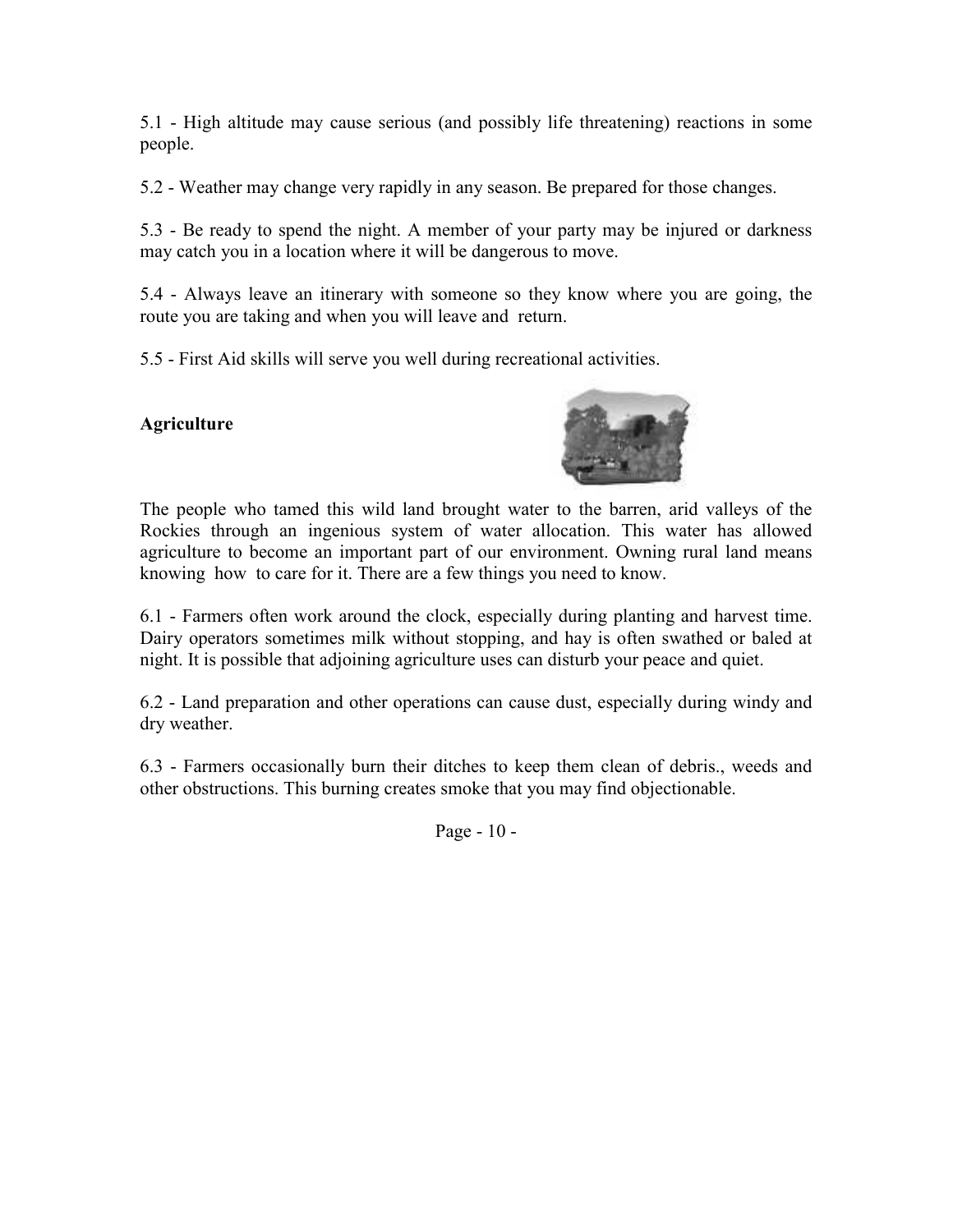6.4 - Chemicals (mainly fertilizers and herbicides) are often used in growing crops. You may be sensitive to these substances and some people may have severe allergic reactions. Some of these substances may be applied by airplanes that fly early in the morning.

6.5 - Animals and manure have odors. What else can we say?

6.6 - Agriculture is an important business in Chaffee County. If you choose to live among the farms and ranches of our rural countryside, do not expect county government to intervene in the normal day-to-day operations of your agribusiness neighbors.

6.7 - Colorado has "Right to Farm" legislation that protects farmers and ranchers from nuisance and liability lawsuits. It enables them to continue producing food and fiber.

6.8 - Colorado has an open range law. If you do not want cattle, sheep or other livestock on your property, you must fence them out. It is not the responsibility of the rancher to keep his/her livestock off your property. When public roads pass through open range, livestock has the right of way and vehicles must yield.

6.9 - Before buying land you should know if it has noxious weeds that may be expensive to control and you will be required to control. Some plants are poisonous to horses and other livestock.

6.10 - Animals can be dangerous. Bulls, stallions, rams, boars, etc. can attack human beings. Children need to know that it is not safe to enter pens, pastures and meadows where animals are kept.

6.11 - Livestock can cross fences and be difficult to see on or near roads.

6.12 - Much of Chaffee County receives less than 15 inches (38 cm) of precipitation per year. As a result, we have a problem with overgrazing, and fugitive dust. Without irrigation, grass does not grow very well. There is a limit to the amount of grazing the land can support. The Chaffee County Cooperative Extension Office can help you with these issues.

Page - 11 -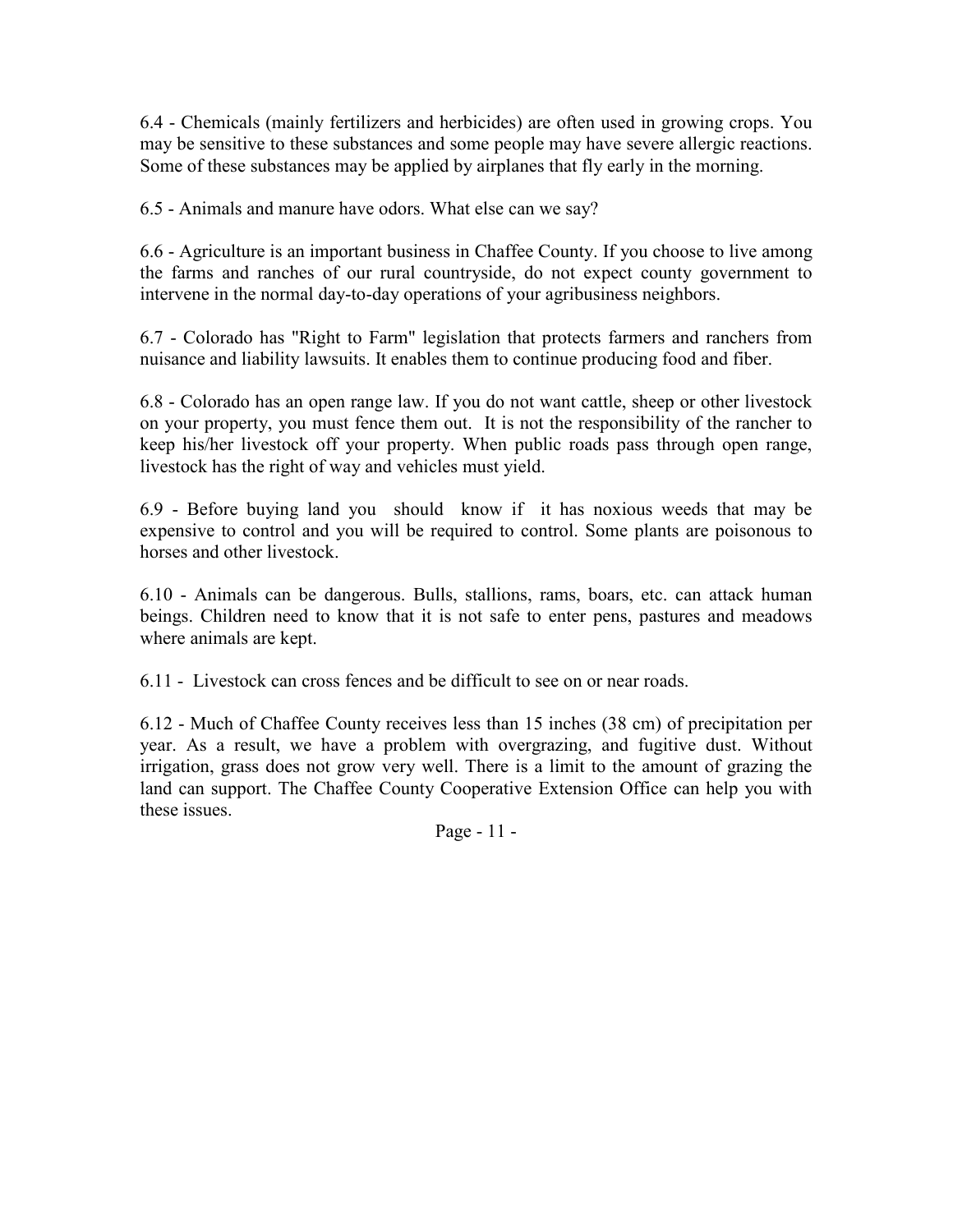#### The Right to Farm



Chaffee County has intensive agricultural operations within its boundaries. The rural areas of the county may seem open and spacious but they are intensively used for farming and ranching operations. Most of the people who move into this valley do so for the beautiful surroundings and the quieter, simpler, yet high quality of life that is available. People moving into a rural area must also recognize there are adjustments to be made regarding the availability and timeliness of services. In addition there are long-standing agricultural practices that must be adhered to.

Agricultural users of the land cannot change their long-established agricultural practices to accommodate the relocation of urban residents into a rural area. Agricultural activities will generate off-site impacts. Some of these impacts include: noise, dust, lights from tractors and equipment, dust and noise from livestock in corrals or pastures, field work, harvest and gravel roads, odors from cattle confinement, silage and manure. Smoke from burning ditch banks is routine in the spring. Flies and mosquitos may also be present. The use of herbicides, pesticides and fertilizer in the fields are common. Ditches, ponds and reservoirs simply cannot be "moved out of the way" of residential development without threatening the efficient delivery of irrigation water to fields and meadows, which is essential to farm and ranch production. Ranchers and farmers have a right to maintain and repair their ditches on private property.

In rural areas, children may be exposed to different hazards and risks than they would in an urban or suburban environment. Farm and ranch equipment, ponds, lakes, ditches, electrical power for center pivot operations, high speed traffic, weeds, ranch dogs and livestock may present real threats to children. Monitoring children's activities is important, not only for their safety, but for the protection of the farmers' livelihood. Parents and guardians must be responsible for their children.

# CHAFFEE COUNTY BOARD OF COMMISSIONERS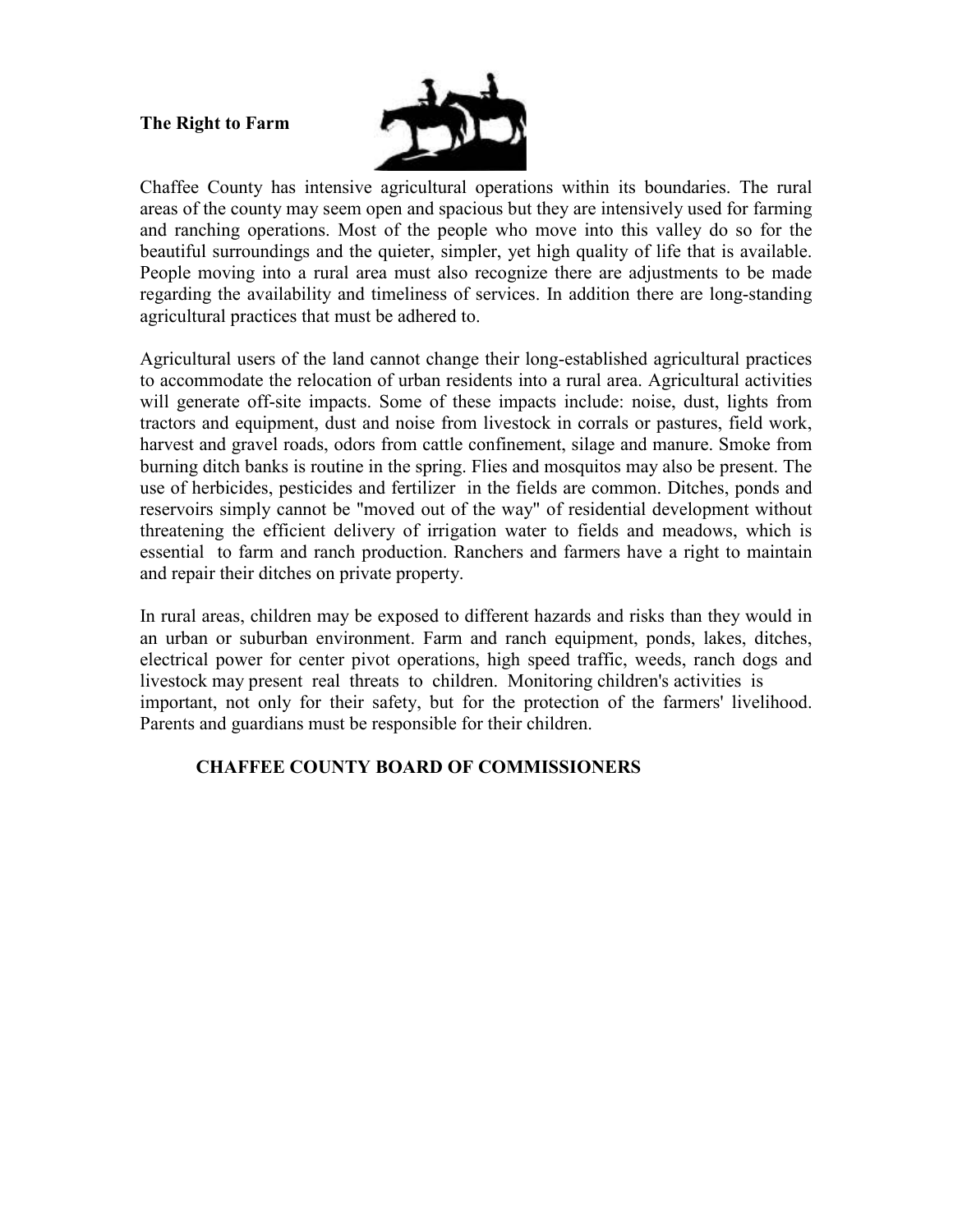#### In conclusion

Although you pay property taxes to the county, the amount of tax collected does not cover the cost of the services provided to rural residents. Generally, those living in municipalities subsidize the lifestyle of those who live in the country by making up the shortfall between the cost of services and the revenues received from rural dwellers.

This information is by no means complete. There are other issues that you may encounter that we have overlooked and we encourage you to be vigilant in your duties to explore and examine those things that could cause your move to be less than you expect. We have offered these comments in the sincere hope that it can help you enjoy your decision to reside in the country. It is not our intent to dissuade you, only inform you.

Chaffee County P.O. Box 699 Salida, Colorado 81201-0699 Courthouse - (719)539-2218 Fax - (719)539-7442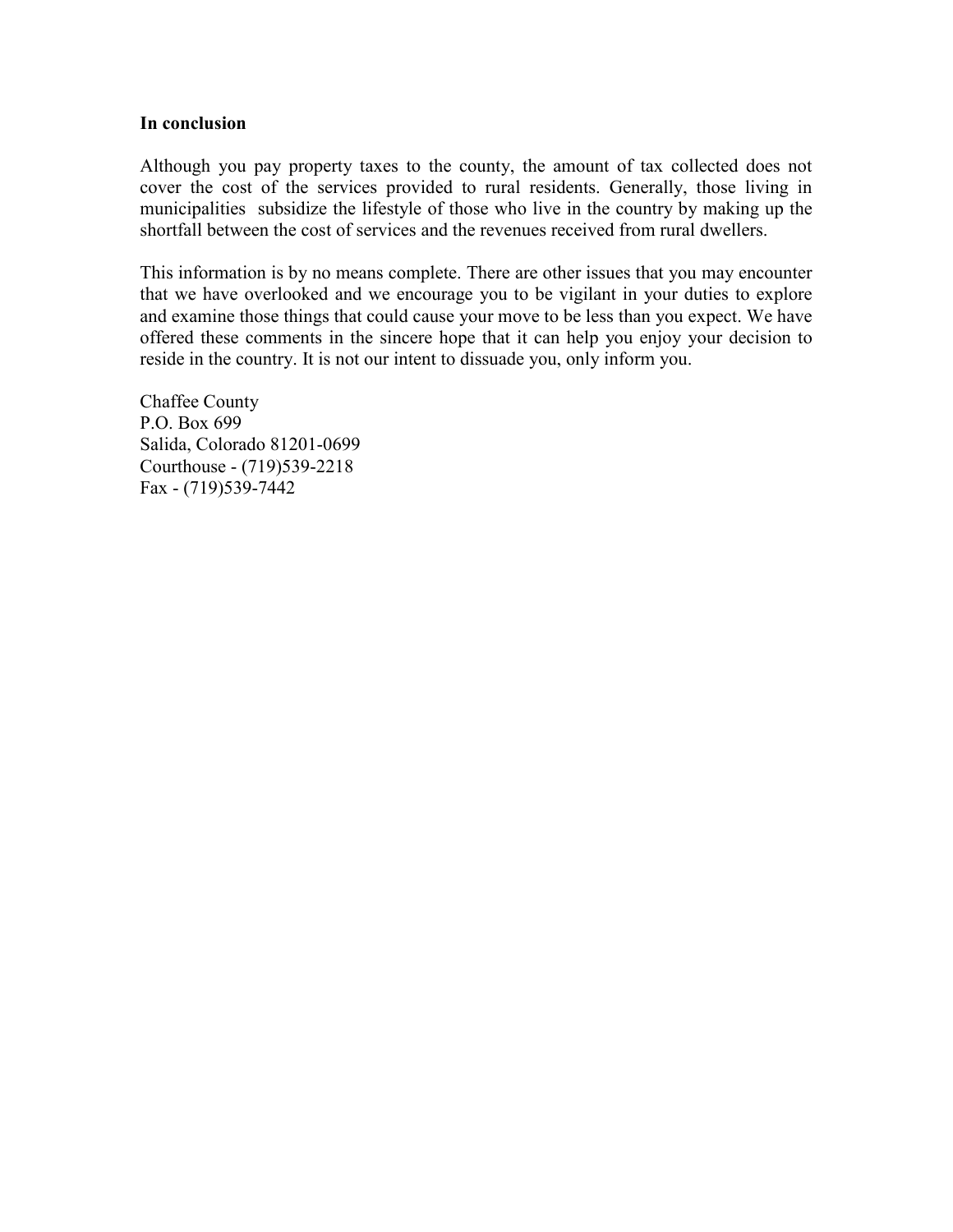# 72 Hour Survival Kit Content

Items needed in an evacuation are marked with an asterisk (\*). We suggest you have a carrier of adequate size nearby and ready.

# $\Box$  Water - 1 gallon per day per person (3 day minimum).

#### Non-perishable food (needs no cooking, water or preparation)

- $\Box$  Ready-to-eat canned meats, fruits and vegetables  $\Box$  Canned iuices, milk, soup (if dry store more water)
- Canned juices, milk, soup (if dry store more water)
- $\square$  Staples sugar, salt pepper<br> $\square$  High energy foods peanut l
- $\Box$  High energy foods peanut butter, jelly, crackers, granola bars, trial mix.<br>  $\Box$  Vitamins
- **Vitamins**
- $\Box$  Special foods (infants, elderly, restricted diets)
- $\Box$  Comfort/ stress foods Cookies, hard candy, sweetened cereals, lollipops, instant coffee, tea bags

# First Aid Kit

- □ Sterile adhesive bandages (assorted sizes)<br>□ 2-inch sterile gauze pads (4 to 6)
- 2-inch sterile gauze pads (4 to 6)
- $\Box$  4-inch sterile gauze pads (4 to 6)<br> $\Box$  Adhesive tape (Hypoallergenic su
- Adhesive tape (Hypoallergenic suggested)
- $\square$  Triangular Bandages (3)
- $\Box$  2-inch sterile roller bandages (3)
- $\Box$  3-inch sterile roller bandages (3)
- $\square$  Scissors
- $\square$  Tweezers
- $\Box$  Needle
- $\Box$  Moistened towelettes
- $\square$  Antiseptic
- G Thermometer
- $\square$  Tongue Depressor/Tongue Blades (2)<br> $\square$  Tube of petroleum ielly or other lubrica
- Tube of petroleum jelly or other lubricant
- $\Box$  Assorted sizes of safety pins
- $\Box$  Cleansing agent/soap
- □ Latex gloves (2 pair)
- □ Sunscreen

#### Non Prescription Drugs

 $\Box$  Aspirin or non aspirin pain reliever  $\Box$  Antacid  $\Box$  Anti-diarrhea medication  $\Box$  Laxative

 $\Box$  Syrup of Ipecac (Use when advised by Poison Control Center)

 $\Box$  Activated Charcoal (Use when advised by Poison Control Center)